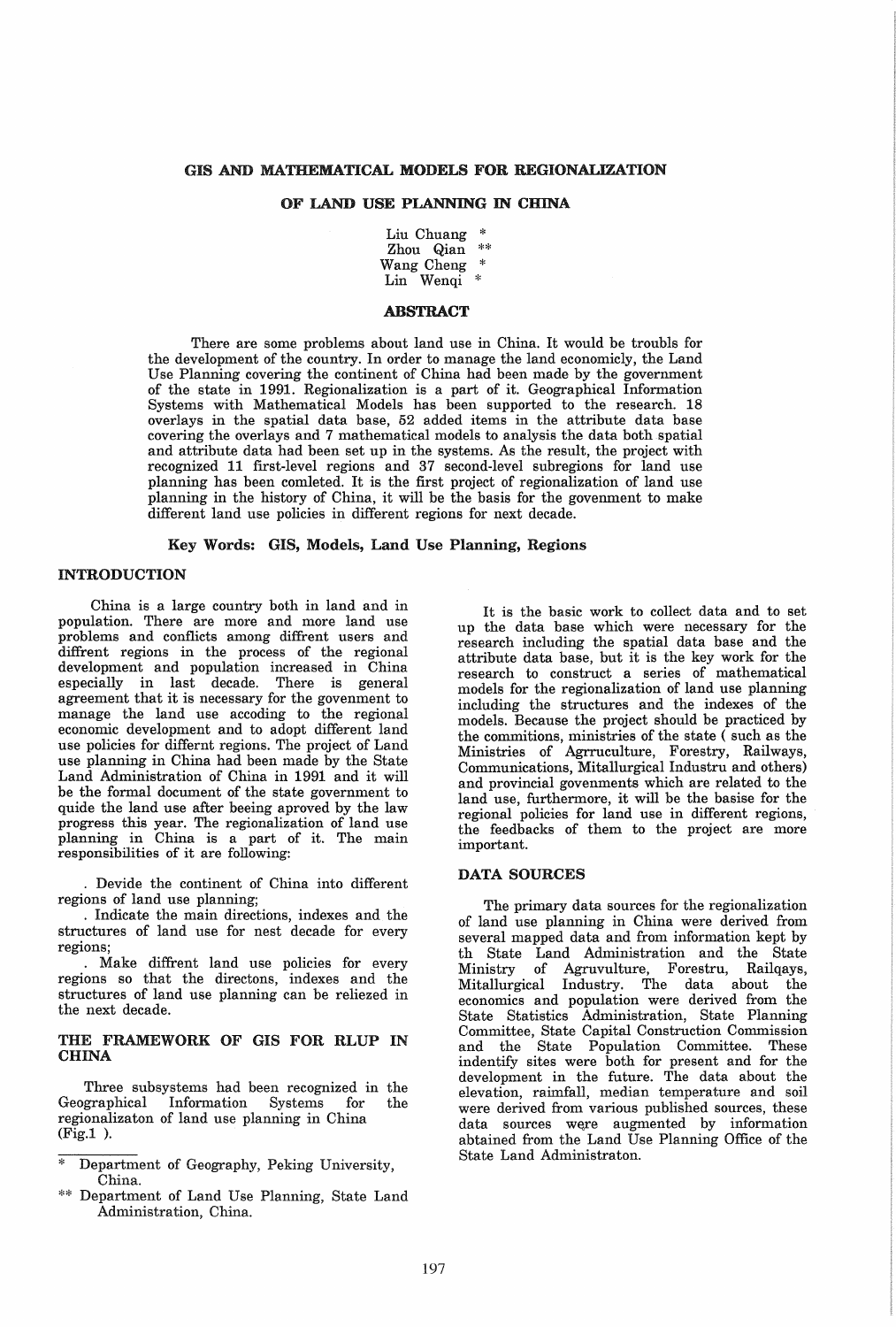#### Fig. 1: THE FRAMEWORK OF GIS FOR REGIONALIZATION OF LAND USE PLANNING IN CHINA



## DATA BASE

## DIGITIZED SPATIAL DATA

From the infornation obtained, several key spatial features about land use planning were digitied including:

- · The boundaries of administration;
- ( 2182 counties, 188 cities and 136 districts) . land use;<br>Rivers (A, B, C levels );
- 
- · Towns and cities;
- · Railways amd Roads.

As the sequence of the digitized spatial data, the overlays which would be the basis of the research were performed to synthesise the data in the spatial data base.

## INPUTTED ATTRIBUTE DATA

From the information obtained related to the administration regions, most important attribute features for every parcials about regionalization of land use planning werer inputted including:

- · Areas of the region;
- · Elevation;
- · Mean rainfall;
- · Median temperature accumulation;
- · Soil erosion degree;
- · Areas of farmland;
- 
- · Areas of orchard; · Areas of forestry;
- 
- · Areas of grass;
- · Areas of town and urban,
- · Areas of ground water;
- · Areas of railways and roads;
- · Areas of unused land;
- population;
- Gloss National Product (GNP);
- Total output of grain crops;
- Special regional policies for open door;
- Special regional policies for supportting poor counties;
- · Special regional policies for developing marketable grain;
- · Special regional policies for developing cotton;
- Special regional policies for developing forestry;
- Other special regional policies;
- The main regional problems of land use

#### CALCULATED ATTRIVUTE DATA

Based on the inputted attribute data, another 15 items data were calculated in the attribute data base, which would be important factors to be selected in the later models, including:

- · Land areas per person;
- Farmland areas per person;
- · Forestry areas per person;
- Grassland areas per person;
- 
- Proportion of areas of farmland;
- Proportion of areas of orchard;
- Proportion of areas of forestry;
- Proportion of areas of grassland;
- Proportion of areas of town and urban land;
- · Proportion of areas of ground water;
- Proportion of areas of railways and roads;
- Proportion of areas of being used land;<br>GNP per hecta;
- 
- 
- Proportion of urban population;
- Total output product of grain per hecta.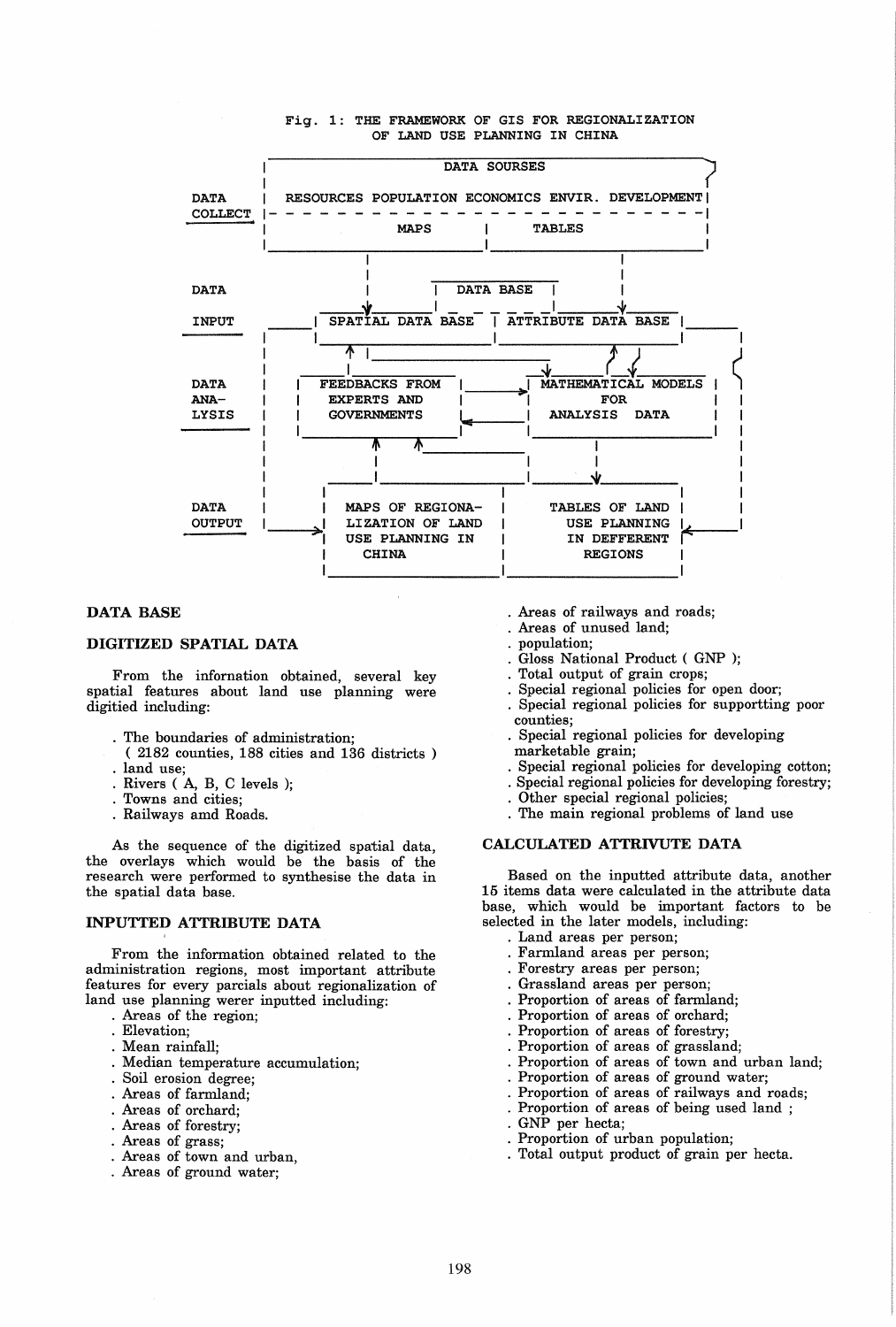#### MATHEMATICAL MODELS

### THE BASIC IDEARS OF DESIGNING<br>MATHEMATICAL MODELS FOR **MATHEMATICAL** REGIOALIZATION OF LAND USE PLANNING

Genarary speaking, there are two ways to design the mathematical models for regionalization: one is the way from handling spatial data to attribute data and another is handling attibute data to spatial data. Because of two levels for the regionalization are necessary, both ways were adopted in the research.

Based on above ideas, the following models are necessaty for regionalization of land use planning;

- The models for handeling data;
- The models for selecting and determining the factors of regionalization;
- · The models for determining the weights of every factors;
- · The models for classifying the parcials of regionalization;
- · The models for combinations of the partials;

## MODELLING OF HANDELING DATA

## QUANTITATIVE TO THE QULIATITIVE DATA

A few data such as special regional policies were explaned with the quanlitative method, it should be quantitatived in the first step so that it might be used together with other data. We give them as 1 or 0 for yes or no.

## STANDARLIZED TO THE QUANTITATIVE DATA

In order to compare the data to each other, it is necessary to standarlize to the quantitative data, so that the defferences between the levels and the classifiers of the data could be eliminated.

$$
X'_{ij} = \frac{X_{ij} - X_{jmin}}{X_{jmax} - X_{jmin}}, \quad (i = 1, 2, \ldots, 2506, \quad j = 1, 2, \ldots, 22)
$$

where:

 $X'_{ij}$  is the standarded data for  $X_{ij}$ ,

 $X_{j_{\text{max}}}$  ( $X_{j_{\text{min}}}$ ) is the max (min) value in the jth item.

### MODELLING OF DETERMINING THE FACTORS FOR REGIONALIZATION

In the process of selecting and determining the necessary factors, the model of analysis main factor were applied.

. R - Relationship Matrix:

$$
R = (r_{ij}) = \left( \begin{array}{cccc} r_{11} & r_{12} & \dots & r_{1p} \\ r_{21} & r_{22} & \dots & r_{2p} \\ \vdots & \vdots & \dots & \vdots \\ r_{p1} & r_{p2} & \dots & r_{pp} \end{array} \right)
$$

in which:  $r_{11} = r_{22} = r_{33} = ... = r_{pp} = 1$  $(i, j = 1, 2, \dots p, p = 22)$ .

$$
r_{ij} = \left(\sum_{k=1}^{n} X_{ki}^{n} * x_{kj}\right) / (n - 1)
$$
  
\n
$$
\left(i, j, = 1, 2, ..., p, p = 22, n = 2506\right).
$$

. I - Eigenvalue C - Eigenvector

$$
| R - I | = 0
$$
 (with the method of JACOB1 )  
  $1 > 2 > 3 > ... > p > = 0$ ,  
  $C_i = (C_1, C_2, ... C_p)$ ,  $(i = 1, 2, ... p)$ ,

. Selecting main factors:

$$
a = (\sum_{i=1}^{m} ) / (\bar{\sum}_{i}^{p}) (p = 1, 2, .... 22)
$$
  
if  $i = 1$  (m  $\leq p$ ).

Acoording to the factors and the data which had been adopted,  $a = 0.9574$  was been determined as the index to selecte the factors. 18 factors had been selected among the 22 factors.

#### MODELLING OF<br>IMPORTANCES OF **IMPORTANCES** FACTORS DETERMINING THE EVERY SELECTED **SELECTED**

The models of determining the importances of every selected factors had been set up with the method of Analytical Hirerarchy Process. ( Fig. 2 )

#### Fig.2: Hirerarchy Structure of the factors

. Hirerarchy Structure:





$$
\begin{array}{ccccccccc}A & A & B_1 & B_2 & B_3 & & B_1 & C_1 & C_2 & ... & C_m \\ \hline B_1 & b_{11} & b_{12} & b_{13} & & & & C_1 & c_{11} & c_{12} & ... & c_{1m} \\ B_2 & b_{21} & b_{22} & b_{23} & & & C_2 & c_{21} & c_{22} & ... & c_{2m} \\ B_3 & b_{31} & b_{32} & b_{33} & & & ... & ... & ... & ... & ... \\ & & & & & & & & C_m & c_{m2} & ... & c_{mn} \end{array}
$$

|  | $\mathrm{B}_{2}$   $\mathrm{C}_{1}$   $\mathrm{C}_{2}$      $\mathrm{C}_{m}$   $\mathrm{B}_{3}$   $\mathrm{C}_{1}$   $\mathrm{C}_{2}$      $\mathrm{C}_{m}$ |                                                                                                                  |                                                                          |  |  |
|--|-------------------------------------------------------------------------------------------------------------------------------------------------------------|------------------------------------------------------------------------------------------------------------------|--------------------------------------------------------------------------|--|--|
|  | $C_1$   $c_{11}$ $c_{12}$ $c_{1m}$<br>$C_2$   $c_{21}$ $c_{22}$ $c_{2m}$                                                                                    |                                                                                                                  | $C_1$   $c_{11}$ $c_{12}$ $c_{1m}$<br>$C_2$   $c_{21}$ $c_{22}$ $c_{2m}$ |  |  |
|  | <br>$C_m$ l $c_{m1}$ $c_{m2}$ $c_{mm}$                                                                                                                      | $\mathbf{C}_{\mathrm{m}}$   $\mathbf{c}_{\mathrm{m1}}$   $\mathbf{c}_{\mathrm{m2}}$   $\mathbf{c}_{\mathrm{m1}}$ |                                                                          |  |  |